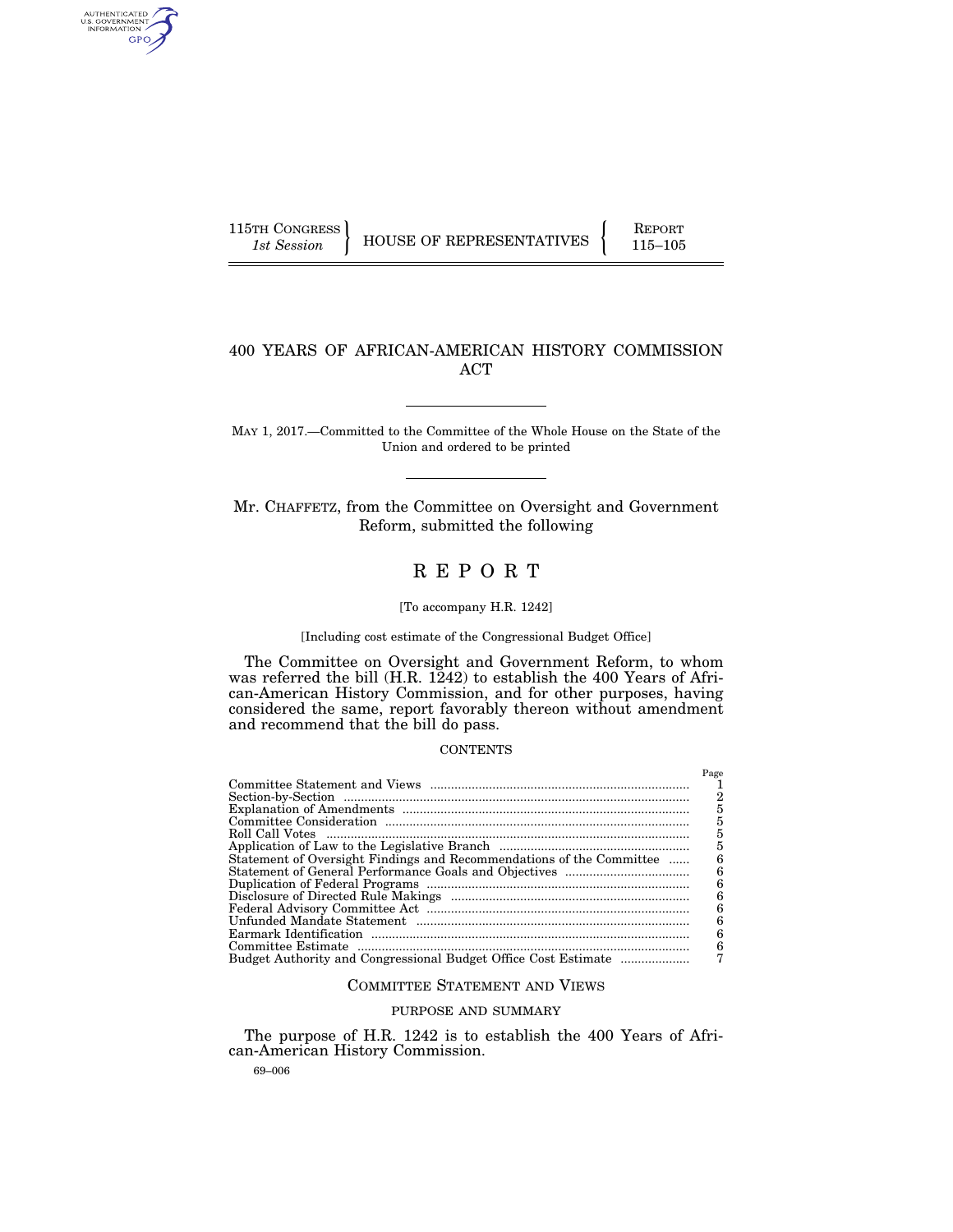## BACKGROUND AND NEED FOR LEGISLATION

The first documented arrival of Africans to the English colonies occurred in August 1619, when a group of approximately 20 individuals disembarked from a ship at Point Comfort, Virginia. Since slavery was not institutionalized at that point, the individuals were sold as involuntary labor or indentured servants, and told they would work under contract for a certain period of time before being granted freedom and the rights of other settlers.1 This moment marked a painful, but significant, time in colonial America, when Africans were taken against their will, transplanted, and committed to lives of slavery.

August 2019 will mark 400 years since that initial entrance to the colonies. H.R. 1242 establishes the "400 Years of African-American History Commission'' to develop and carry out activities throughout the United States to commemorate the arrival of Africans. The Commission will also celebrate the contributions African-Americans have made since 1619, despite the debilitating effects of slavery and racial discrimination.

## LEGISLATIVE HISTORY

On February 28, 2017, Representative Bobby Scott (D–VA) introduced H.R. 1242, the 400 Years of African-American History Commission Act. H.R. 1242 was referred to the Committee on Oversight and Government Reform. The Committee considered H.R. 1242 at a business meeting on March 28, 2017, and ordered the bill reported favorably, without amendment, by voice vote.

In the 114th Congress, Representative Scott introduced H.R. 4539, the 400 Years of African-American History Commission Act on February 11, 2016. H.R. 4539 was referred to the Committee on Oversight and Government Reform. On July 5, 2016, the bill, as amended, passed the House under suspension by voice vote.

#### SECTION-BY-SECTION

## *Section 1. Short title*

The short title of the bill is the "400 Years of African-American History Commission Act.''

## *Section 2. Definitions*

Section 2 defines "commemoration" as the commemoration of the 400th anniversary of the arrival of Africans in the English colonies, at Point Comfort, Virginia, in 1619. Section 2 defines ''commission'' as the 400 Years of African-American History Commission established by section 3(a). Section 2 also defines ''Secretary'' as the Secretary of the Interior.

## *Section 3. Establishment*

Subsection (a) establishes the Commission.

Subsection (b) establishes the membership of the commission, and paragraph  $(1)$  of subsection  $(b)$  sets out the composition of the Commission.

<sup>&</sup>lt;sup>1</sup>John Thornton, The African Experience of the "20 and Odd Negroes" Arriving in Virginia in 1619, William and Mary Quarterly (July 1998), available at *www.jstor.org*/stable/2674531?seq=1#page\_scan\_tab\_contents.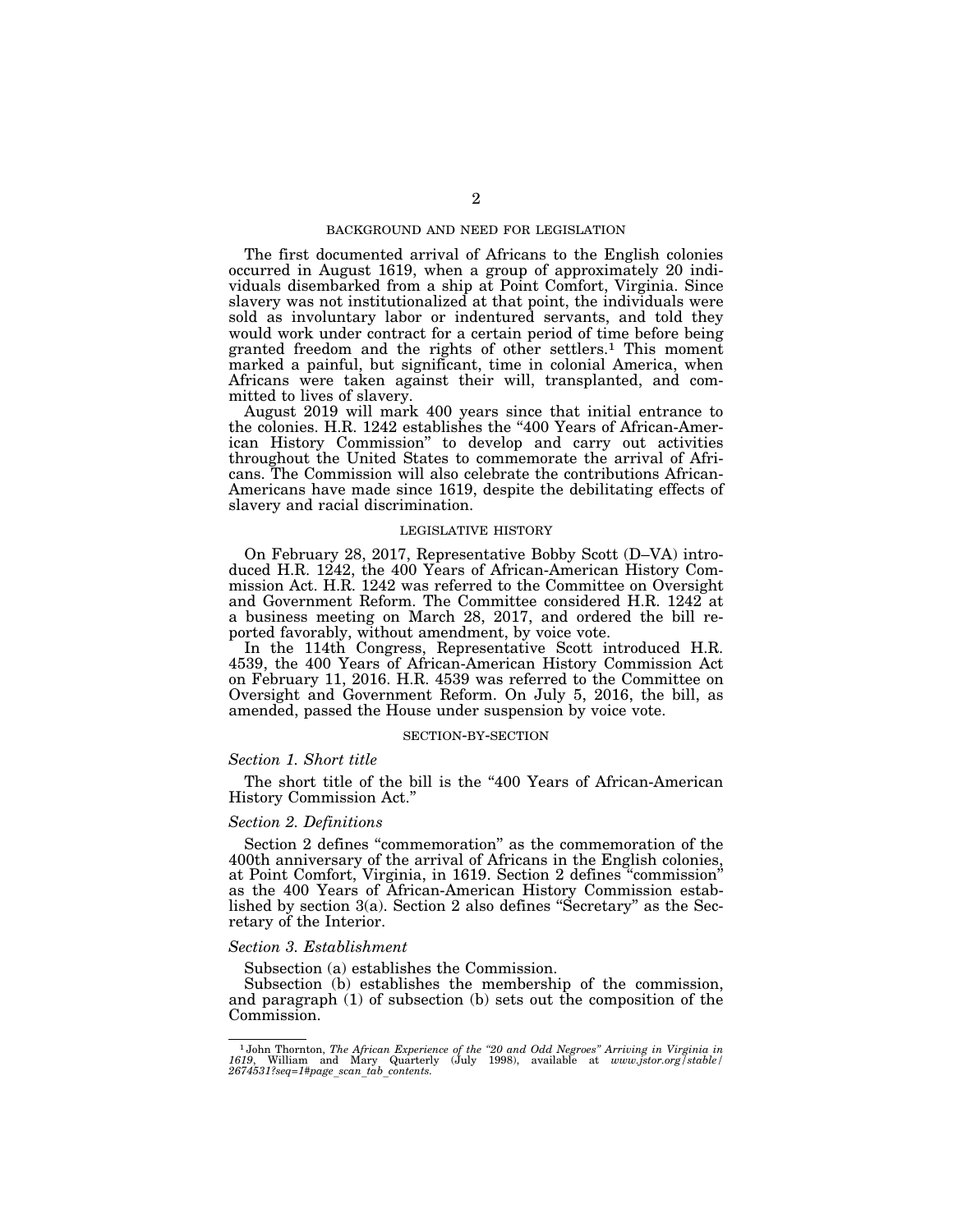Subparagraph (A) of paragraph (1) directs the Secretary of the Interior to appoint three members to the Commission after considering recommendations of Governors, including the Governor of Virginia.

Subparagraph (B) directs the Secretary to appoint six members to the Commission after considering recommendations of civil rights organizations and historical organizations.

Subparagraph (C) directs the Secretary to appoint one member to the Commission that is an employee of the National Park Service having experience relative to the historical and cultural resources related to the commemoration.

Subparagraph (D) directs the Secretary to appoint two members to the Commission after considering the recommendations of the Secretary of the Smithsonian Institution.

Subparagraph (E) directs the Secretary to appoint three members to the Commission who have an interest in, support for, and expertise appropriate to the commemoration after considering the recommendations of Members of Congress.

Paragraph (2) of subsection (b) requires that the Secretary make all appointments within 120 days of enactment of the bill.

Paragraph (3) sets the terms of the Commissioners and establishes the process for vacancies.

Subparagraph (A) of paragraph (3) notes that a member of the Commission shall be appointed for the life of the Commission.

Subparagraph (B) notes that a vacancy on the Commission shall be filled in the same manner in which the original appointment was made. Subparagraph (B) further notes that a member appointed to fill a vacancy on the Commission shall serve for the remainder of the term for which the predecessor of the member was appointed.

Subparagraph (C) sets out that if a member of the Commission was appointed to the Commission as an employee of the National Park Service, and then leaves the National Park Service, that member can only continue on the Commission for 30 days after when they left the National Park Service.

Subsection (c) of section 3 describes the activities of the Commission.

Paragraph (1) of subsection (c) tasks the Commission with planning, developing, and carrying out programs and activities throughout the United States that it deems appropriate for the commemoration to recognize and highlight the resilience and contributions of African-Americans since 1619.

Subparagraph (C) of paragraph (1) notes that the Commission is to acknowledge the impact that slavery and laws that enforced racial discrimination had on the United States.

Subparagraph (D) tasks the Commission with educating the public about the arrival of Africans in the United States and the contributions of African-Americans to the United States.

Paragraph (2) of subsection (c) notes that the Commission is to encourage civic, patriotic, historical, educational, artistic, religious, economic, and other organizations throughout the United States to organize and participate in anniversary activities to expand understanding and appreciation of the significance of the arrival of Africans in the United States and the contributions of African-Americans to the United States.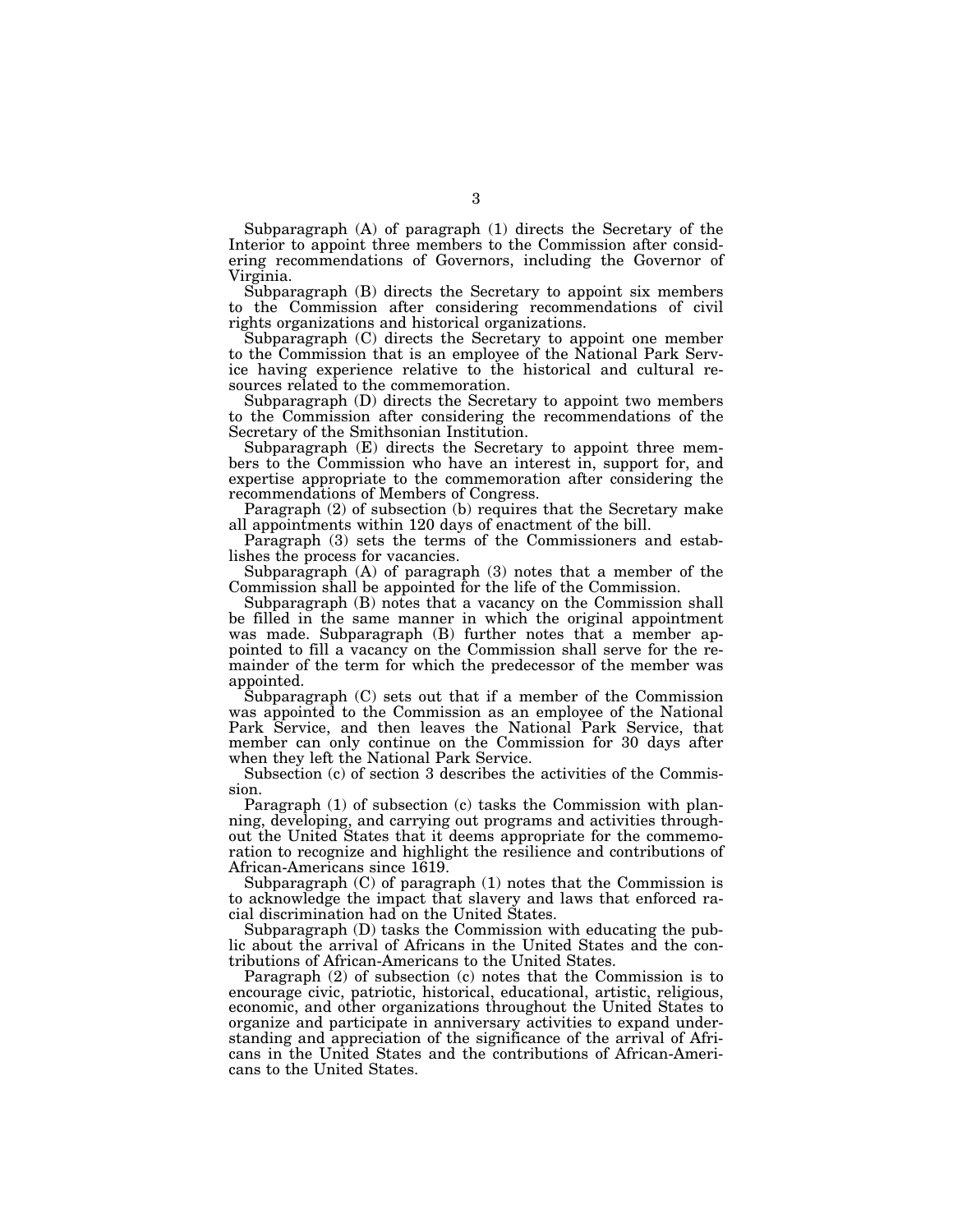Paragraph (3) directs the Commission to provide technical assistance to States, localities, and nonprofit organizations to further the commemoration.

Paragraph (4) directs the Commission to coordinate and facilitate for the public scholarly research on, publication about, and interpretation of the arrival of Africans in the United States and the contributions of African-Americans to the United States.

Paragraph (5) ensures that the Commission's commemoration provides a lasting legacy and long-term public benefit by assisting in the development of appropriate programs.

Paragraph (6) requires that the Commission help ensure that the observances of the commemoration are inclusive and appropriately recognize the experiences and heritage of all individuals present at the arrival of Africans in the United States.

### *Section 4. Commission meetings*

Subsection (a) of section 4 requires the Commission to meet within 30 days of all Commission members being appointed.

Subsection (b) requires the Commission to meet at least three times a year or at the call of the Chairperson or the majority of the members of the Commission.

Subsection (c) notes that the majority of the Commission's members constitutes a quorum, but fewer members can hold meetings.

Subsection (d) notes that the Commission is to elect the Chairperson and Vice Chairperson of the Commission on an annual basis. Subsection (d) further notes that the Vice Chairperson is to serve as the Chairperson in the Chairperson's absence.

Subsection (e) requires the Commission to only act on an affirmative vote of the majority of the members of the Commission.

## *Section 5. Commission powers*

Subsection (a) of section 5 allows the Commission to solicit, accept, use, and dispose of gifts or other property for aiding or facilitating the work of the Commission.

Subsection (b) allows the Commission to appoint advisory Committees the Commission deems necessary.

Subsection (c) authorizes the Commission to allow members to take action the Commission is authorized to take under the bill.

Subsection (d) allows the Commission to procure supplies, services, and property and make or enter into contracts, leases, or legal agreements. It is limited in that the Commission cannot purchase real property.

Subsection (e) allows the Commission to use the United States Postal Service mail systems in the same way as other federal agencies.

Subsection (f) allows the Commission to provide grants that are not to exceed \$20,000 per grant to communities and nonprofit organizations, to provide grants to research and scholarly organizations, and to provide technical assistance to state and local organizations.

## *Section 6. Commission personnel matters*

Subsection (a) of section 6 states members of the Commission are to serve without compensation. However, if a member of the Commission is an officer or employee of the federal government, they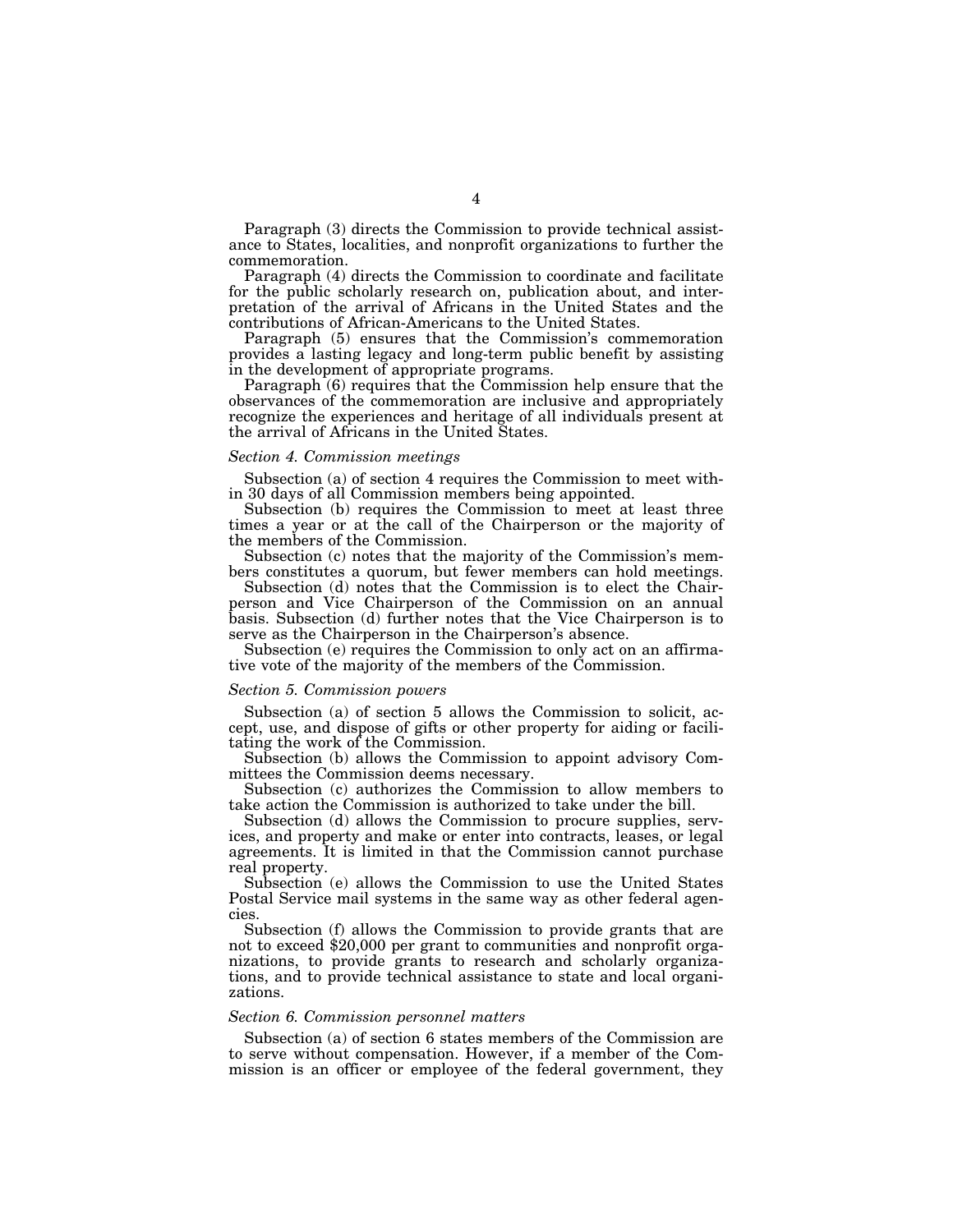can serve without compensation other than the compensation received for the services they would receive as officers of the federal government.

Subsection (b) allows for travel expenses and per diem for members of the Commission in the course of their duties as a member.

Subsection (c) establishes the role, and allows for the appointment and confirmation, of the executive director.

Subsection (d) sets the compensation for the executive director and other staff.

Subsection (e) allows employees from federal and state agencies to be detailed to the Commission.

Subsection (f) allows for the procurement of temporary and intermittent services.

Subsection (g) allows the Commission to accept and use voluntary and uncompensated services.

Subsection (h) directs the Secretary to provide the Commission with administrative support services on a reimbursable basis.

Subsection (i) clarifies that nothing in section 6 supersedes the authority of the National Park Service with respect to the commemoration.

## *Section 7. Plans; Reports*

Section 7 requires the Commission to prepare a strategic plan and file a final report. The report will contain a summary of the Commission's activities, a final accounting of funds received and expended by the Commission, and the findings and recommendations of the Commission.

## *Section 8. Termination of Commission*

Section 8 establishes the termination date for the Commission as July 1, 2020. Section 8 also requires that all documents and materials of the Commission must be retained and turned over to the National Archives or another appropriate federal entity prior to termination of the Commission.

#### EXPLANATION OF AMENDMENTS

No amendments to H.R. 1242 were offered or adopted during Full Committee consideration of the bill.

## COMMITTEE CONSIDERATION

On March 28, 2017, the Committee met in open session and, with a quorum being present, ordered the bill favorably reported by voice vote.

#### ROLL CALL VOTES

No roll call votes were requested or conducted during Full Committee consideration of H.R. 1242.

## APPLICATION OF LAW TO THE LEGISLATIVE BRANCH

Section 102(b)(3) of Public Law 104–1 requires a description of the application of this bill to the legislative branch where the bill relates to the terms and conditions of employment or access to public services and accommodations. This bill establishes the 400 Years of African-American History Commission. As such, this bill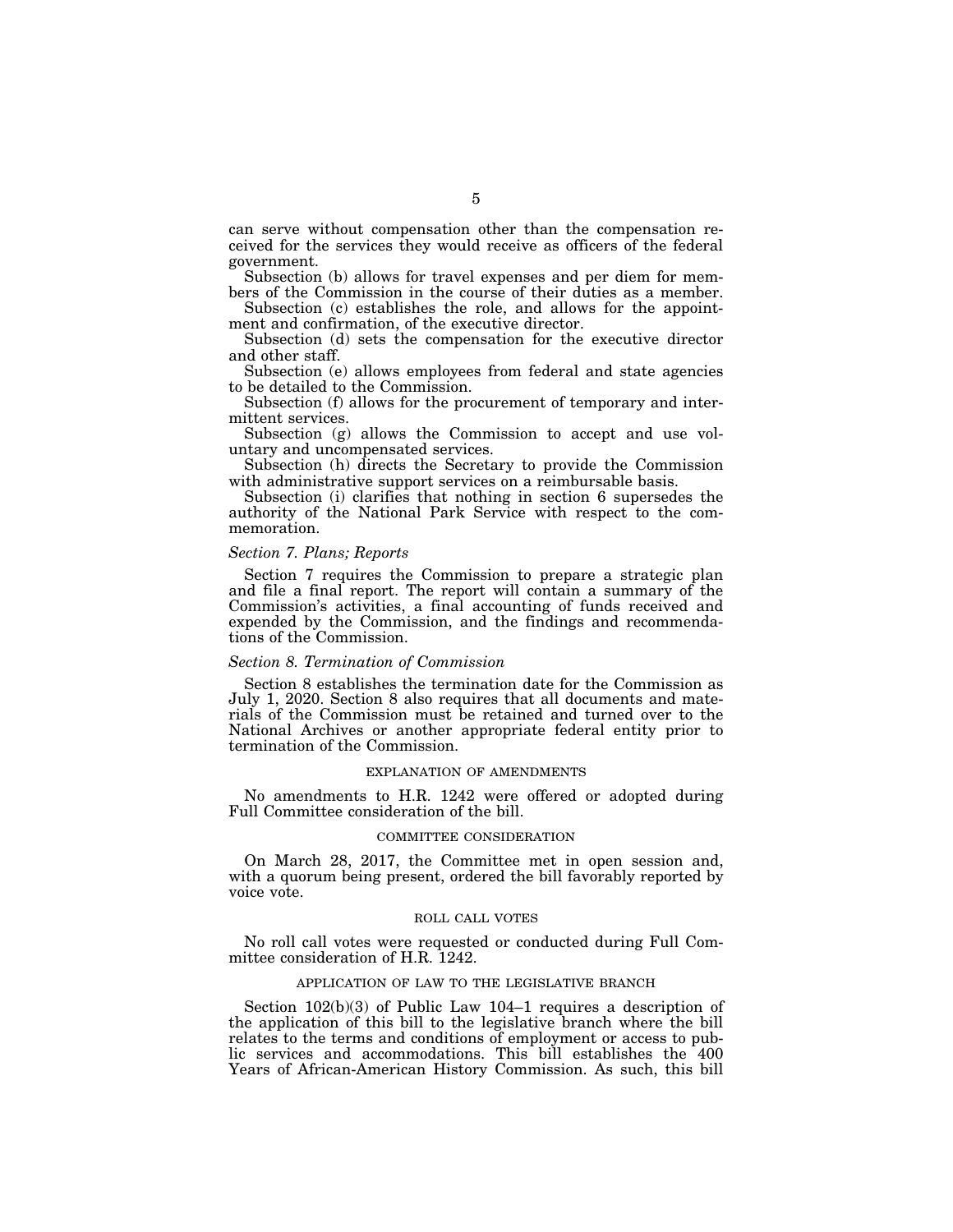does not relate to employment or access to public services and accommodations.

## STATEMENT OF OVERSIGHT FINDINGS AND RECOMMENDATIONS OF THE COMMITTEE

In compliance with clause  $3(c)(1)$  of rule XIII and clause  $(2)(b)(1)$ of rule X of the Rules of the House of Representatives, the Committee's oversight findings and recommendations are reflected in the descriptive portions of this report.

## STATEMENT OF GENERAL PERFORMANCE GOALS AND OBJECTIVES

In accordance with clause  $3(c)(4)$  of rule XIII of the Rules of the House of Representatives, the Committee's performance goal or objective of this bill is to establish the 400 Years of African-American History Commission.

## DUPLICATION OF FEDERAL PROGRAMS

In accordance with clause  $2(c)(5)$  of rule XIII no provision of this bill establishes or reauthorizes a program of the Federal Government known to be duplicative of another Federal program, a program that was included in any report from the Government Accountability Office to Congress pursuant to section 21 of Public Law 111–139, or a program related to a program identified in the most recent Catalog of Federal Domestic Assistance.

## DISCLOSURE OF DIRECTED RULE MAKINGS

The Committee estimates that enacting this bill does not direct the completion of any specific rule makings within the meaning of section 551 of title 5, United States Code.

#### FEDERAL ADVISORY COMMITTEE ACT

The Committee finds that the legislation does not establish or authorize the establishment of an advisory committee within the definition of Section 5(b) of the appendix to title 5 of the United States Code.

#### UNFUNDED MANDATE STATEMENT

Section 423 of the Congressional Budget and Impoundment Control Act (as amended by Section  $101(a)(2)$  of the Unfunded Mandate Reform Act, P.L. 104–4) requires a statement as to whether the provisions of the bill as reported include unfunded mandates. In compliance with this requirement, the Committee has included below a letter received from the Congressional Budget Office.

## EARMARK IDENTIFICATION

This bill does not include any congressional earmarks, limited tax benefits, or limited tariff benefits as defined in clause 9 of rule XXI.

#### COMMITTEE ESTIMATE

Clause  $3(d)(1)$  of rule XIII of the Rules of the House of Representatives requires an estimate and a comparison by the Committee of the costs that would be incurred in carrying out this bill.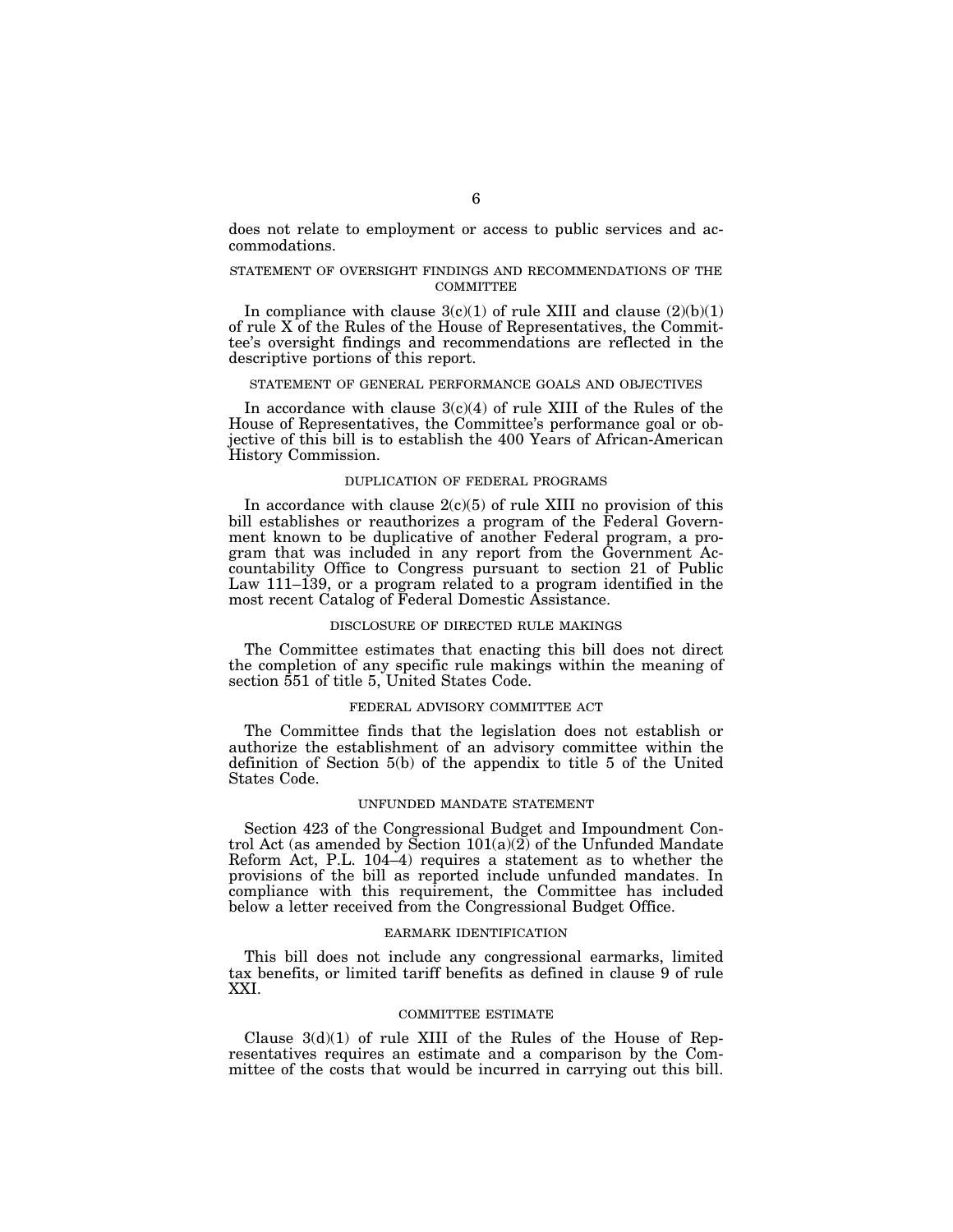However, clause  $3(d)(2)(B)$  of that Rule provides that this requirement does not apply when the Committee has included in its report a timely submitted cost estimate of the bill prepared by the Director of the Congressional Budget Office under section 402 of the Congressional Budget Act of 1974, which the Committee has included below.

## BUDGET AUTHORITY AND CONGRESSIONAL BUDGET OFFICE COST ESTIMATE

With respect to the requirements of clause  $3(c)(2)$  of rule XIII of the Rules of the House of Representatives and section 308(a) of the Congressional Budget Act of 1974 and with respect to requirements of clause  $(3)(c)(3)$  of rule XIII of the Rules of the House of Representatives and section 402 of the Congressional Budget Act of 1974, the Committee has received the following cost estimate for this bill from the Director of Congressional Budget Office:

## U.S. CONGRESS, CONGRESSIONAL BUDGET OFFICE, *Washington, DC, April 4, 2017.*

Hon. JASON CHAFFETZ, *Chairman, Committee on Oversight and Government Reform, House of Representatives, Washington, DC.* 

DEAR MR. CHAIRMAN: The Congressional Budget Office has prepared the enclosed cost estimate for H.R. 1242, the 400 Years of African-American History Commission Act.

If you wish further details on this estimate, we will be pleased to provide them. The CBO staff contact is Matthew Pickford.

Sincerely,

## KEITH HALL.

## Enclosure.

## *H.R. 1242—400 Years of African-American History Commission Act*

H.R. 1242 would establish a commission to plan activities and provide grants to develop programs and events to commemorate 400 years of Africian American history in the United States. The bill would authorize the appropriation of the necessary amounts for those purposes. The commission would consist of 15 members. Members would serve without pay but would be reimbursed for travel expenses. The legislation would authorize the commission to make grants to communities, nonprofit organizations, and other groups to conduct activities to commemorate the anniversary. In addition, the commission could hire staff, use personnel from other federal agencies or state governments, and accept volunteers to perform its work. The commission would submit a final report to the Congress and terminate on July 1, 2020.

Based on the cost of similar commissions, CBO estimates that implementing the bill would cost about \$2 million a year—a total of \$6 million over the 2018–2021 period, assuming appropriation of the necessary amounts. Enacting H.R. 1242 would affect direct spending because it would authorize the commission to accept and spend monetary gifts; therefore, pay-as-you-go procedures apply. However, CBO estimates that the net effect on direct spending would be negligible. Enacting H.R. 1242 would not affect revenues.